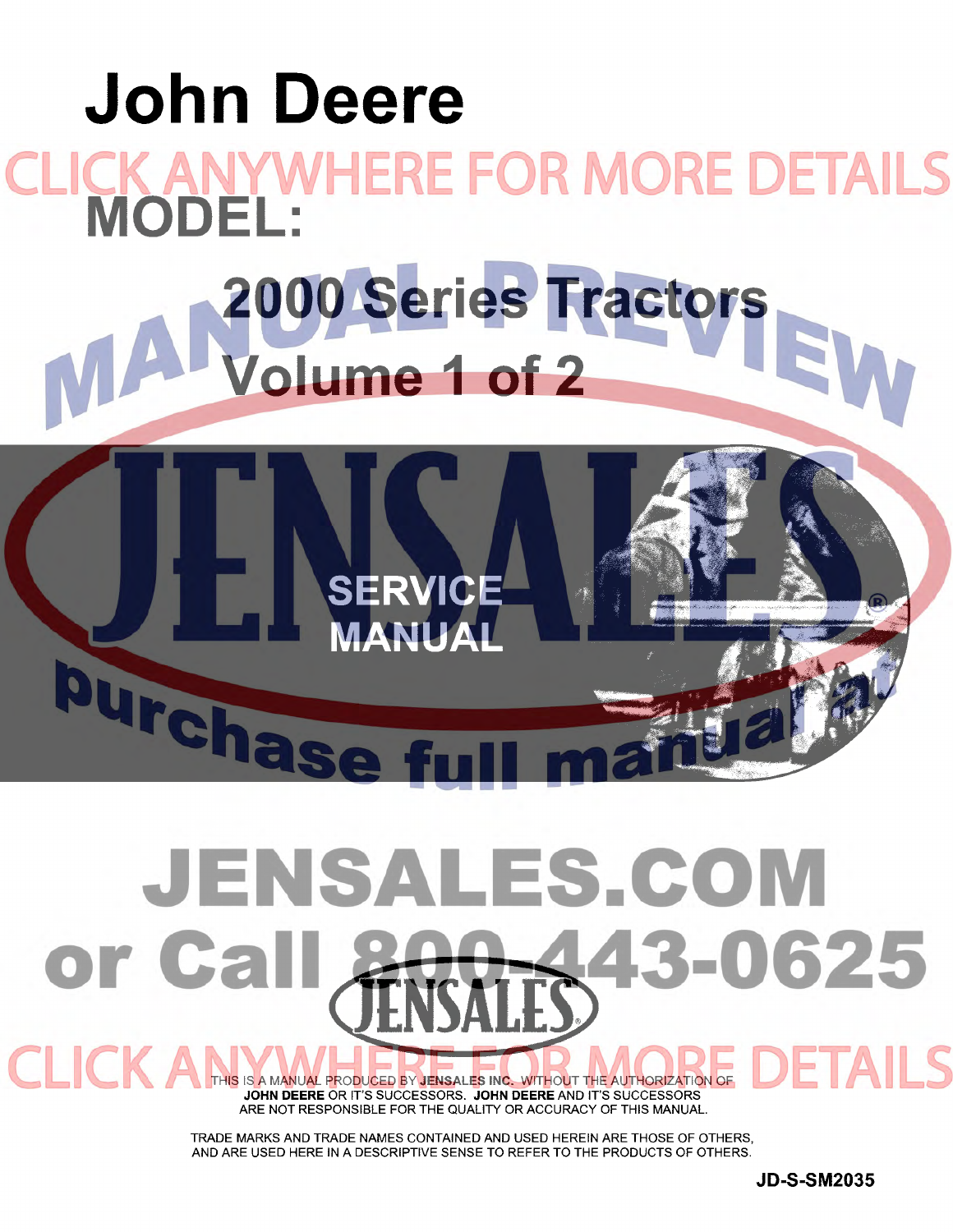# **John Deere**  KAI **[2000 Series](http://www.jensales.com/products/john-deere-2010-tractor-service-manual.html)  Tractors**  MAN **SERVICE MANUAL**  John Deere 2000 Series **Tractors** SM2035 (01 SEP63) English  $\left( \mathsf{R}\right)$ manual at burchase fu JENSALES.COM or Call 800-443-0625

**John Deere Dubuque Works R MORE DETAILS SM2035 (01 SEP63)** 

> LITHO IN U.S.A. ENGLISH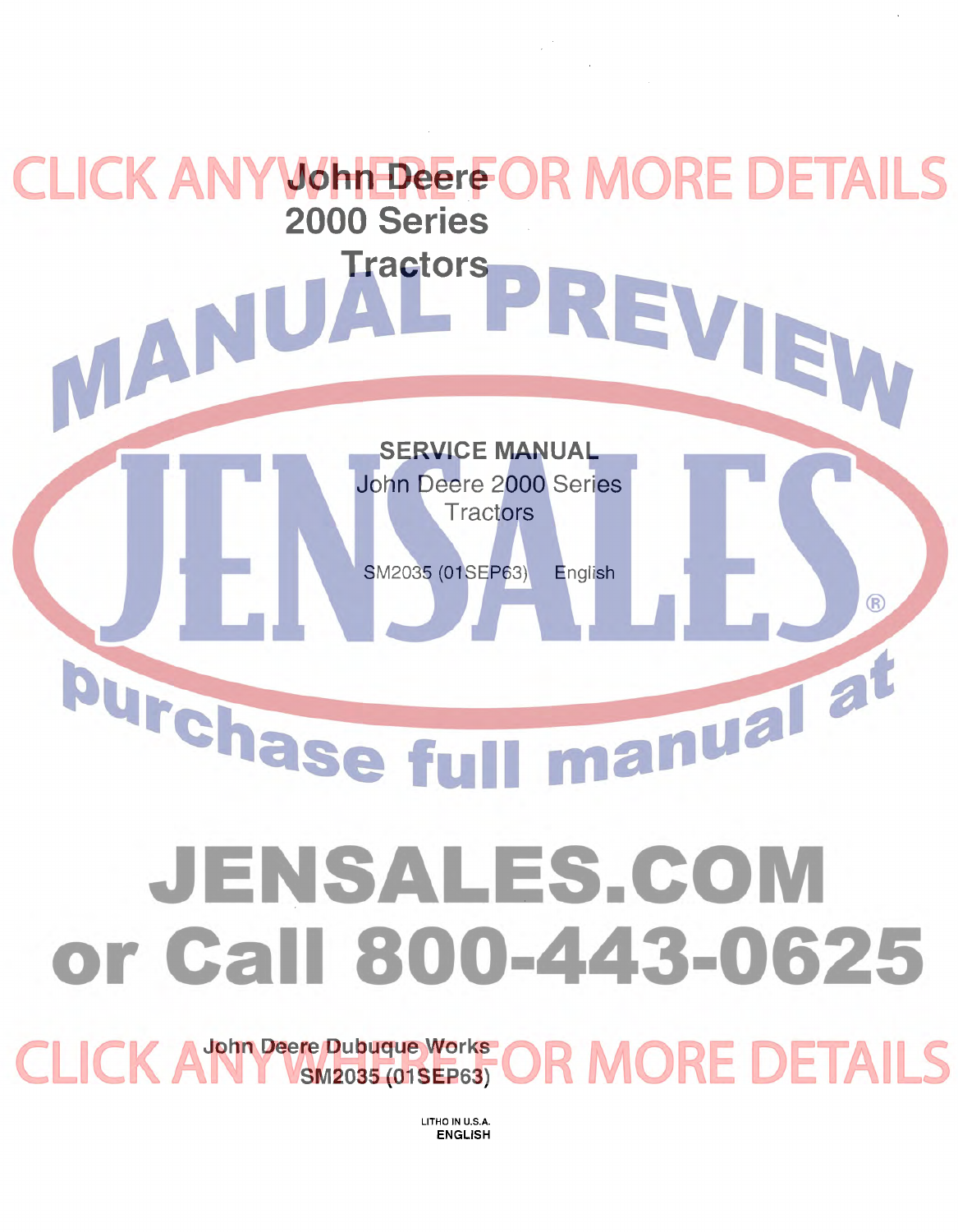## ICK AN **SERVICE MANUAL FOR**  JOHN DEERE **DEALERS**

**SERIES** 

## **CONTENTS**

2000 TRACTOR

|                     | 10              |  |
|---------------------|-----------------|--|
|                     | 30              |  |
|                     | 40              |  |
|                     | 50              |  |
|                     | 51              |  |
|                     | 60              |  |
|                     | 70              |  |
|                     |                 |  |
|                     | 90 <sup>°</sup> |  |
| Diesel Fuel System  |                 |  |
| LP-Gas Fuel System. | 92              |  |
|                     |                 |  |
|                     |                 |  |
|                     |                 |  |
|                     | 140             |  |
|                     | 150             |  |
|                     | 160             |  |
| Steering Mechanism. | 170             |  |
|                     | 180             |  |
| Hydraulic System    | 190             |  |
|                     |                 |  |
|                     | 230             |  |
|                     | 240             |  |
|                     |                 |  |

**Section**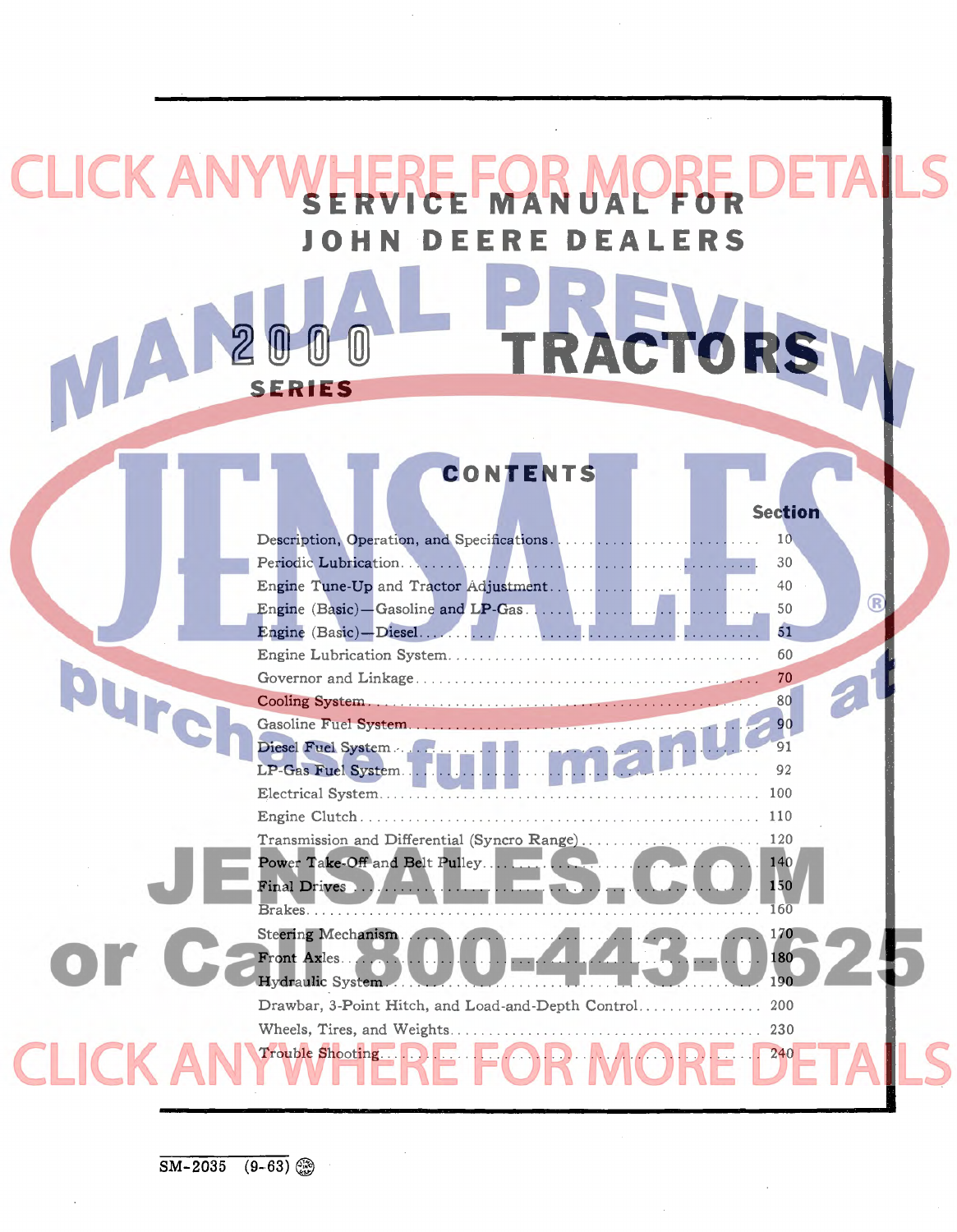*Description* 

#### Tractors, 2000 Series-**Description, Operation and Specifications 10-5-1** 10-5-1

**Section 10** 

**Group 5** 

**DESCRIPTION** 

## **[DESCRIPTION, OPERATION AND](http://www.jensales.com/products/john-deere-2010-tractor-service-manual.html)  SPECIFICATIONS**

#### DESCRIPTION

The 2010 Row-Crop is a general-purpose tractor which can be equipped with Roll-O-Matic, dual front wheels, single front wheel, or adjustable front axles. It is especially useful for planting and cultivating two, four, or six rows, mowing, seedbed preparation, and similar jobs.

The 2010 Row-Crop Utility Tractor is, as the name implies, an all-around agricultural row-crop type tractor. Its low center of gravity provides excellent stability and maneuverability even when working under adverse conditions. Its groundhugging features make it ideally suited for general purpose farming.

The 2010 Hi-Crop Tractor provides 34-inch crop clearance under the front axle and 31-inch clearance under the transmission, making late cultivating possible without damage to tall, bushy, or high-bedded crops. The flexibility of this tractor makes it ideal for bedding, planting, side-dressing, cultivating, and harvesting.

These tractors have ample power to pull two or three plow bottoms, or the equivalent, in most soils.

The tractors in the 2010 Series line are identical in many respects. Features which are common to both types are described briefly in the paragraphs which follow. The distinctive features of each are also mentioned briefly.

## COMMON FEATURES SOLINE AND LP-GAS ENGINES

The 2010 Series has a vertical, four-cylinder, valve-in-head, four-stroke cycle, internal combustion engine. A bore of 3-5/8 inches and a stroke of 3-1/2 inches gives a piston displacement of approximately 145 cubic inches.

The 2010 Series is available with either gasoline-burning eqUipment or LP-Gas-burning eqUipment. The compression ratio of the gasoline-burning engine is 7.9 to 1 as opposed to 8.9 to 1 in the LP-Gas engine. (Pistons are available for high altitude operation of gasoline engines which provide a 9.0 to 1 compression ratio.)

A replaceable "sleeve and deck" assembly is used in the cylinders of both gasoline and LP-Gas models. This feature provides lower costs at time of engine overhaul.

Crankshaft rotation is clockwise when viewed from the front.

The engine has replaceable precision-type main and connecting rod bearing inserts. All bearings and other parts of the engine are lubricated by a force-feed and splash-type system with a replaceable-type oil filter. The crankcase is ventilated by means of a ventilator outlet tube attached to the rocker arm cover. This tube discharges below the crankcase flange. Engine speeds are controlled by a flyweighttype governor, gear-driven from the camshaft gear.

DIESEL ENGINES

The 2010 Series has a vertical, 4-cylinder, valve-in-head, fuel injection, four-stroke cycle, internal combustion engine. A bore of 3-7/8 inches and a stroke of 3-1/2 inches gives a piston displacement of approximately 165 cubic inches.

The compression ratio of the Diesel engine is  $19$  to  $1$ .

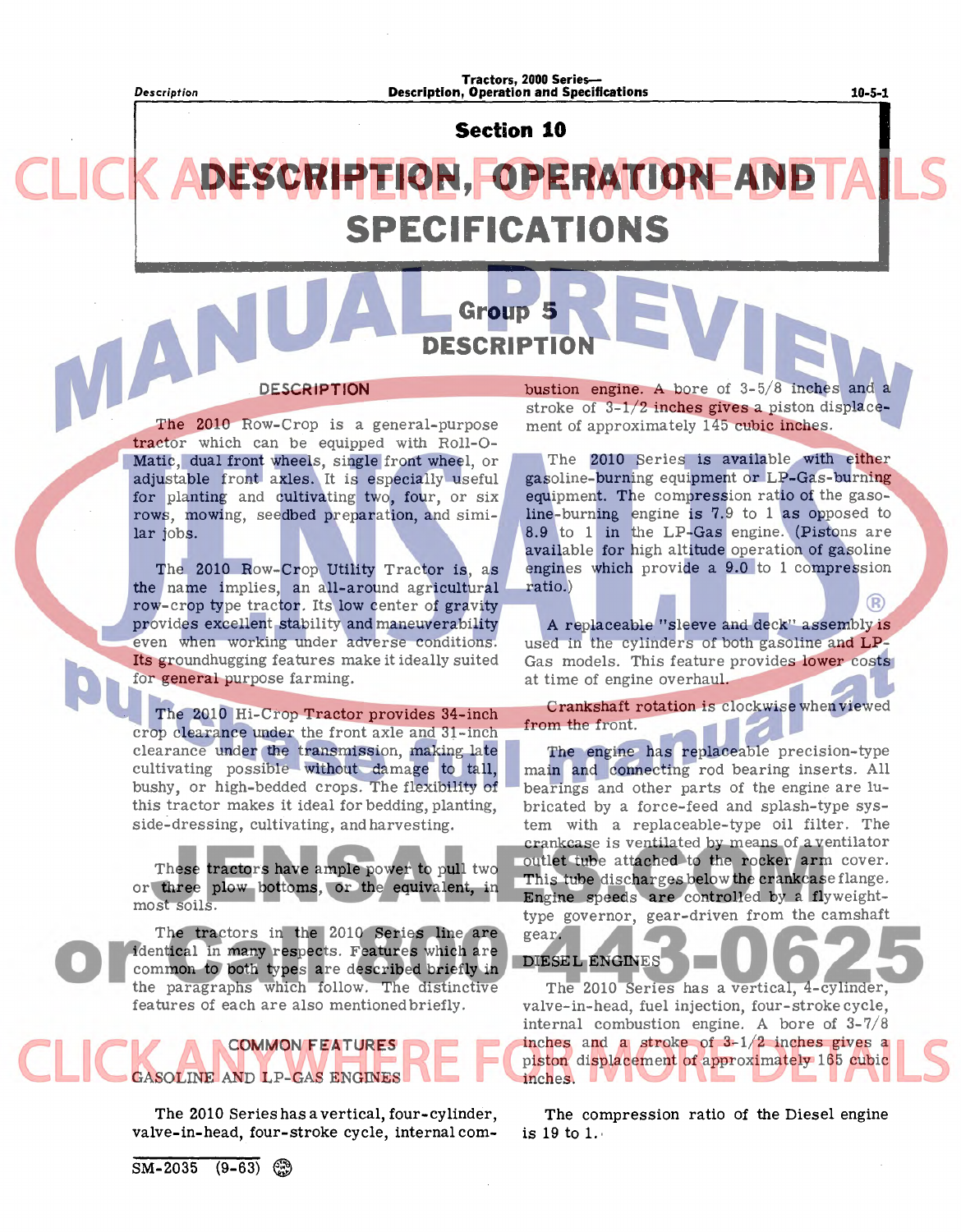

 $\overline{SM-2035}$   $(4-62)$   $\binom{20}{10}$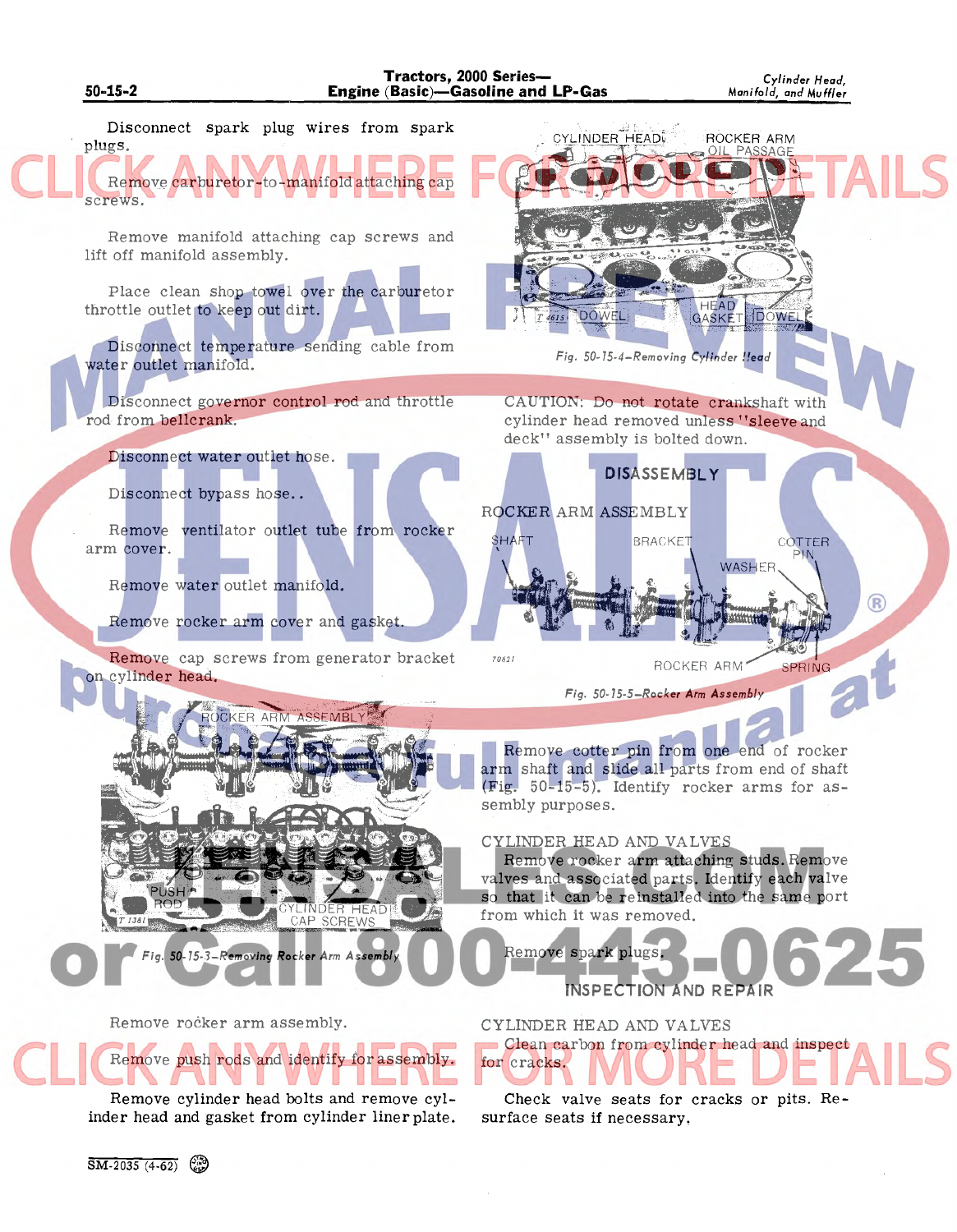## **Tractors, 2000** Series-50-35-2 **Engine** (Basic)-Gasoline **and LP-Gas**

*Specifications* 

| ROCKER ARMS AND SHAFT |                                                                                                                                                                                                                                                                                                                                                                                                                                                                                                                                                                                                                                                                     |                                                                                                                                                     |                                                                                                                                                                                        |  |
|-----------------------|---------------------------------------------------------------------------------------------------------------------------------------------------------------------------------------------------------------------------------------------------------------------------------------------------------------------------------------------------------------------------------------------------------------------------------------------------------------------------------------------------------------------------------------------------------------------------------------------------------------------------------------------------------------------|-----------------------------------------------------------------------------------------------------------------------------------------------------|----------------------------------------------------------------------------------------------------------------------------------------------------------------------------------------|--|
|                       | Shaft diameter<br>Rocker arm bore (inside diameter)                                                                                                                                                                                                                                                                                                                                                                                                                                                                                                                                                                                                                 | Gasoline<br>.8725 to .8730 in.<br>.8745 to .8755 in.                                                                                                | LP-Gas<br>.8725 to .8730 in.<br>.8745 to .8755 in.                                                                                                                                     |  |
|                       | <b>PISTONS</b>                                                                                                                                                                                                                                                                                                                                                                                                                                                                                                                                                                                                                                                      |                                                                                                                                                     |                                                                                                                                                                                        |  |
|                       | Skirt diameter (major diameter).<br>.<br>Piston-to-cylinder clearance                                                                                                                                                                                                                                                                                                                                                                                                                                                                                                                                                                                               | 3.622 to 3.623 in.<br>$.002$ to $.004$ in.<br>1.1880 to 1.1883 in.                                                                                  | 3.622 to 3.623 in.<br>.002 to .004 in.<br>1.1880 to 1.1883 in.                                                                                                                         |  |
|                       | <b>PISTON PINS</b>                                                                                                                                                                                                                                                                                                                                                                                                                                                                                                                                                                                                                                                  |                                                                                                                                                     |                                                                                                                                                                                        |  |
|                       | Pin-to-pin bore clearance<br>Fit in piston pin bushing $\ldots \ldots \ldots \ldots \ldots$                                                                                                                                                                                                                                                                                                                                                                                                                                                                                                                                                                         | 1.1877 to 1.1879 in.<br>$.0001$ to<br>.0006 in.<br>.0004 to .0009 in.                                                                               | 1.1877 to 1.1879 in.<br>.0001 to .0006 in.<br>.0004 to .0009 in.                                                                                                                       |  |
|                       | CONNECTING RODS AND BEARINGS                                                                                                                                                                                                                                                                                                                                                                                                                                                                                                                                                                                                                                        |                                                                                                                                                     |                                                                                                                                                                                        |  |
|                       | Bearing insert oil clearance<br>Piston pin bushing diameter                                                                                                                                                                                                                                                                                                                                                                                                                                                                                                                                                                                                         | .0014 to .0040 in.                                                                                                                                  | .0014 to .0040 in.<br>1.1883 to 1.1886 in.<br>2.4365 to 2.4375 in.                                                                                                                     |  |
|                       | <b>CRANKSHAFT</b>                                                                                                                                                                                                                                                                                                                                                                                                                                                                                                                                                                                                                                                   |                                                                                                                                                     |                                                                                                                                                                                        |  |
|                       | Connecting rod journals<br>End play (new bearings should restore this) $\ldots$ .<br>Oil clearance<br><b>MAIN BEARINGS</b><br>Bearing inside diameter<br>$\frac{1}{2} \left( \frac{1}{2} \right) \left( \frac{1}{2} \right) \left( \frac{1}{2} \right) \left( \frac{1}{2} \right) \left( \frac{1}{2} \right) \left( \frac{1}{2} \right) \left( \frac{1}{2} \right) \left( \frac{1}{2} \right) \left( \frac{1}{2} \right) \left( \frac{1}{2} \right) \left( \frac{1}{2} \right) \left( \frac{1}{2} \right) \left( \frac{1}{2} \right) \left( \frac{1}{2} \right) \left( \frac{1}{2} \right) \left( \frac{1}{2} \right) \left( \frac$<br>Bearing to journal clearance | 2.3085 to 2.3095 in.<br>Rear main bearing<br>.004 to .008 in.<br>.0016 to .0046 in.<br>3.000 to 3.0016 in.<br>$.0016 \text{ to } .0042 \text{ in.}$ | $\left( \mathsf{R}\right)$<br>2.9974 to 2.9984 in.<br>2.3085 to 2.3095 in.<br>Rear main bearing<br>.004 to .008 in.<br>.0016 to .0046 in.<br>3.000 to 3.0016 in.<br>.0016 to .0042 in. |  |
|                       |                                                                                                                                                                                                                                                                                                                                                                                                                                                                                                                                                                                                                                                                     |                                                                                                                                                     |                                                                                                                                                                                        |  |
|                       | <b>CHAMSHAFT AND BEARINGS</b>                                                                                                                                                                                                                                                                                                                                                                                                                                                                                                                                                                                                                                       |                                                                                                                                                     |                                                                                                                                                                                        |  |
|                       | Bearing journals<br>Bearing bore<br>$-1$<br>End thrust taken at front end by.<br>End play, shaft to thrust plate<br><b>CYLINDER BLOCK</b><br>Cylinder liner bore<br>Maximum wear limits in cylinder liner bores                                                                                                                                                                                                                                                                                                                                                                                                                                                     | 1.8095 to 1.8105 in.<br>1.812 to 1.813 in.<br>Thrust plate<br>.003 to .007 in.<br>3.625 to 3.626 in.<br>$.010$ in.                                  | 1.8095 to 1.8105 in.<br>$1.812$ to 1.813 in.<br>Thrust plate<br>.003 to .007 in.<br>3.625 to 3.626<br>in.<br>.010 in.                                                                  |  |
|                       | CK ANYWHERE FOR MOI                                                                                                                                                                                                                                                                                                                                                                                                                                                                                                                                                                                                                                                 |                                                                                                                                                     |                                                                                                                                                                                        |  |
|                       |                                                                                                                                                                                                                                                                                                                                                                                                                                                                                                                                                                                                                                                                     |                                                                                                                                                     |                                                                                                                                                                                        |  |

 $\overline{\text{SM-2035}}$  (9-63)  $\circledS$ 

 $\mathcal{L}^{\text{max}}$  $\sim$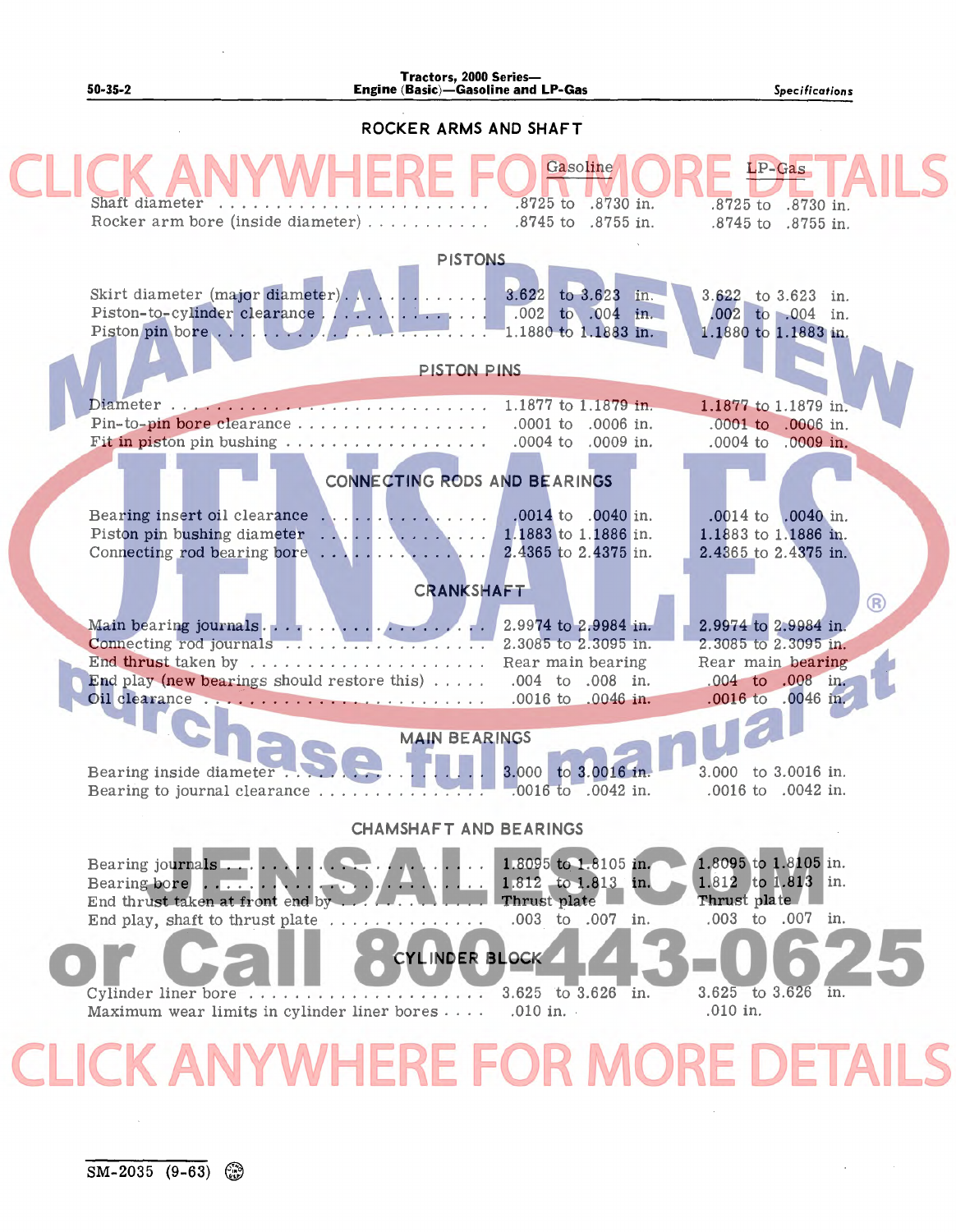

amount of fuel entering the nozzle. A power jet (Fig. 90-5-2), located above the load needle, limits the amount of fuel that can be used in the carburetor and is of such size that the load adjustment cannot be made too rich for the engine to run.

The idle-adjusting needle controls the amount of air and fuel entering the idle system. The throttle assembly is located in the throttle body casting and the choke assembly in the fuel bowl casting.

**REMOVAL** 

Disconnect air cleaner hose from carburetor. Remove clevis clip which secures governor-to-carburetor connecting rod to governor, and slip rod free from governor (Fig. 90-5-3). Close fuel shut-off valve on fuel tank and disconnect fuel line from carburetor. Disconnect choke control cable and wire.

Remove attaching cap screws (Fig. 90-5-3) and lower carburetor away from manifold. Re[move carburetor-to-governor connecting rod](http://www.jensales.com/products/john-deere-2010-tractor-service-manual.html)  from carburetor.

*NOTE: Always drain the carburetor before any long storage period.* 

 $SM-2035$   $(9-63)\binom{65}{60}$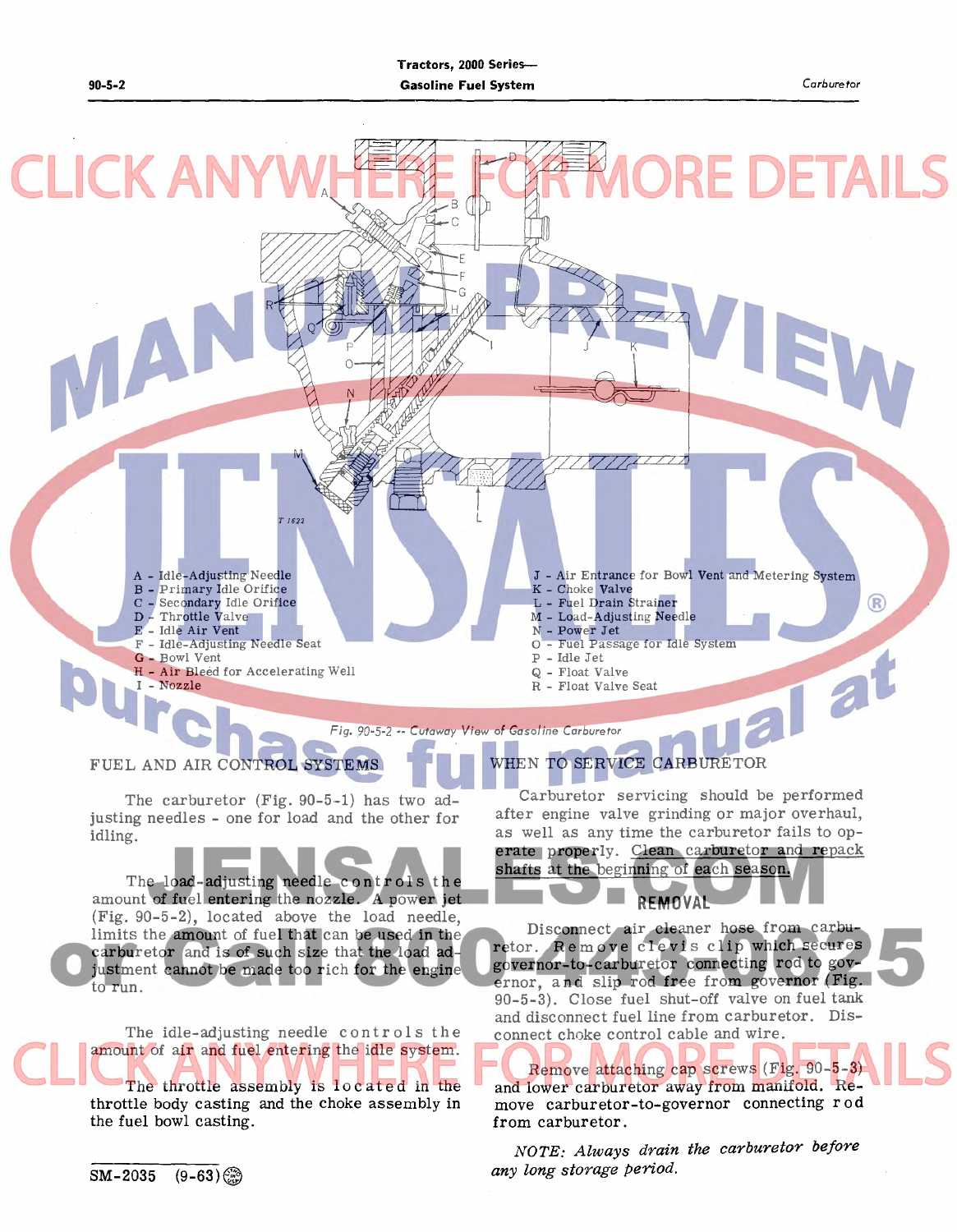'\

POWER SHAFT CLUT

**MQUILL** 

The transmission case filler plug is  $lo$ cated at the base of the speed change compartment right wall (Fig. 120-30-1).

DIFFERENTIAL RING<br>GEAR AND HOUSING

PINION

ORWARD LINKAGE OF POWER SHAFT CLUTCH<br>*※* SHIFTER LEVER

**TCH** 

rotating in the oil reservoir of the differential compartment. Thus, the entire unit is being splashed and bathed in oil when the tractor is in motion. The filtration of this oil is accomplished in the same manner as described above for the speed change compartment.

#### **REMOVAL AND DISASSEMBLY**

Separate tractor between the transmission case and rear of clutch housing, and remove hydraulic pump and transmission front cover by following the procedure outlined in Group 15 of this Section,

Remove transmission case cover (on the Row-Crop Tractor, the linkage for the brake and clutch pedal pivot shafts should be disconnected to facilitate removal of the case cover).

Remove range change shifter assembly (Group 10).

Remove front input shaft quill and front input shaft assembly by following procedure outlined in Group 20 of this Section. Be sure to note special instructions regarding the protection of the synchronizers during front input shaft removal.



*Fig. 720-30-3* -- *Removing Rear Input Shaft Front Gear* 

Remove rear input shaft front gear by using puller and driver (Fig. 120-30-3). Remove underdrive countershaft (Group 20).

*Fig. 720-30-2* .- *Differential Compartment* 

#### DIFFERENTIAL

QUIL

*T 2061* 

The differential is housed in the third compartment (rearward) of the transmission case (Fig. 120-30-2). It is supported by tw 0 tapered roller bearings which are seated in quills mounted into the side walls of the compartment. It is of the conventional ring gear and pinion type, and consists of two bevel pin- . ions and two splined bevel gears which transmit power to the final drive shafts. The ring gear is riveted to the differential housing and is, therefore, non-replaceable. Power is trans $\sim$ mitted to the ring gear from the bevel pinion (driving teeth) carried on the terminal end of the pinion shaft.

A cutaway view of the differential together with a description of its operation is contained in Group 5 of this Section.

The forward linkage of the power shaft clutch shifter lever (Section 140) is also housed in the differential compartment (Fig. 120-30-2).

The gears, shafts, pinions, and bearings which constitute the differential assembly are

Lubrication.

 $SM-2035$   $(9-63)$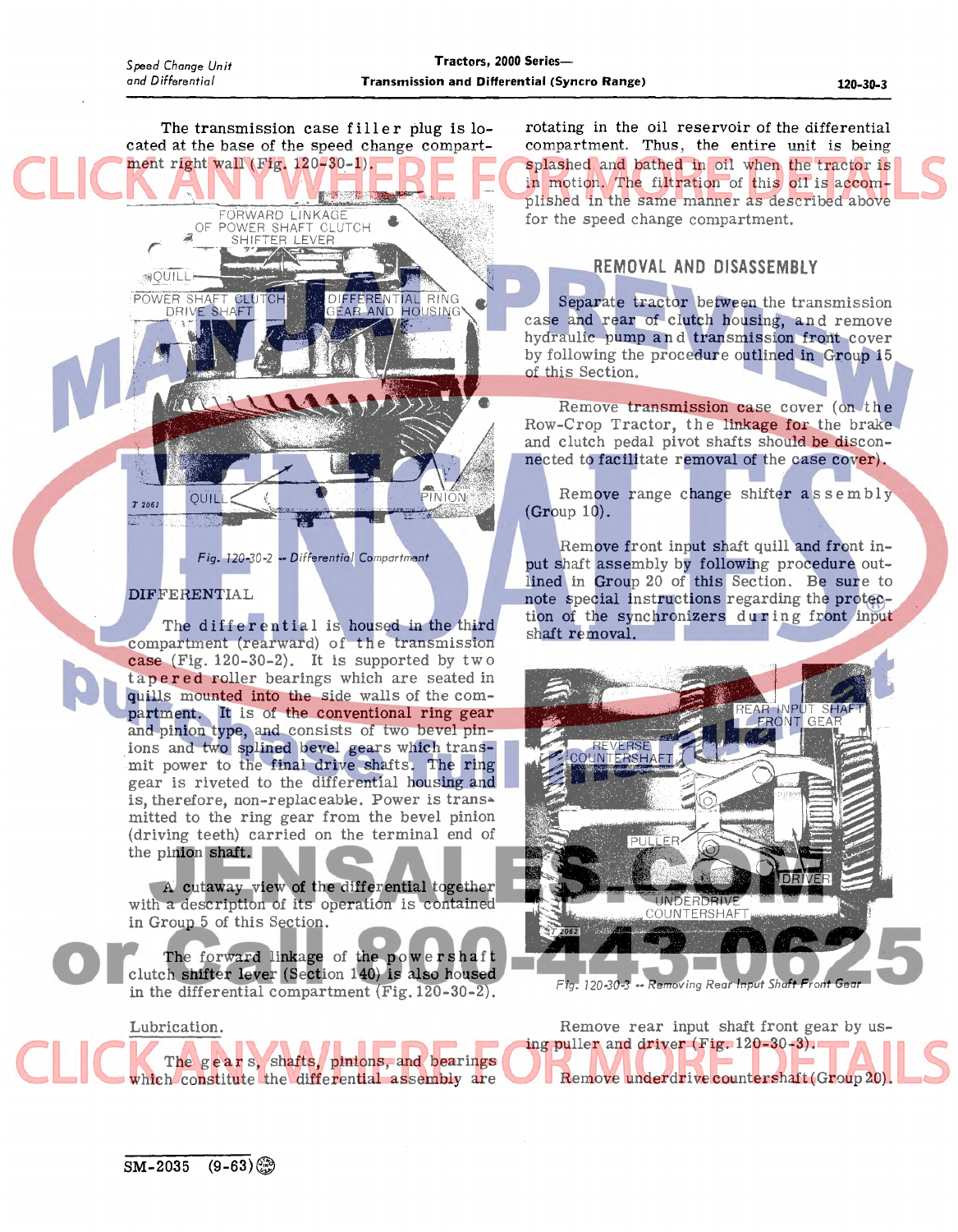ADJUST CONTROL LEVER (Fig. 190-10-55) **MA** *Fig.* 190.10.56 •• *Adjusting Load Control Linkage*  ADJUST THROTTLE VALVE (RATE OF DROP) **MATCH LEVERES**  $(Fig. 190-10-57)$ *Fig.* 190.10.55 •• *Adjusting Control Lever Linkage*   $\left( \widehat{\mathsf{R}}\right)$ 1. With control cable unhooked, move control lever on dash all the way forward. **ADJ. SHAFT** 2. With engine running, raise lift arms until scribe marks match. 3. Adjust control cable until it just matches hole in operating lever. Hook up cable. ADJUST LOAD CONTROL LINKAGE (Fig. 190-10-56) Set selector lever in rear ("L") notch. With engine running, set control lever between "3" and "4" on quadrant. *Fig.* 190.10.57 •• *Regulating Rate 01 Lilt Arm* Drop The throttle valve (Fig. 190-10-57) can be Turn in on load control adjusting screw (Fig. 190-10-56) until lift arms startto lower. [adjusted to give the desired rate of lift arm drop.](http://www.jensales.com/products/john-deere-2010-tractor-service-manual.html)  Rate of drop will vary with the tool used. For an average drop of two seconds, the adjusting shaft Turn load control adjusting screw out until should be backed off  $1-1/2$  turns from snug. Turn lift arms are fully raised. Then tighten lock adjusting shaft down for a faster rate of drop, nut. and back off for a slower rate.

CAUTION: Do not operate system with throttle valve adjusting shaft turned all the way down, as this may damage system.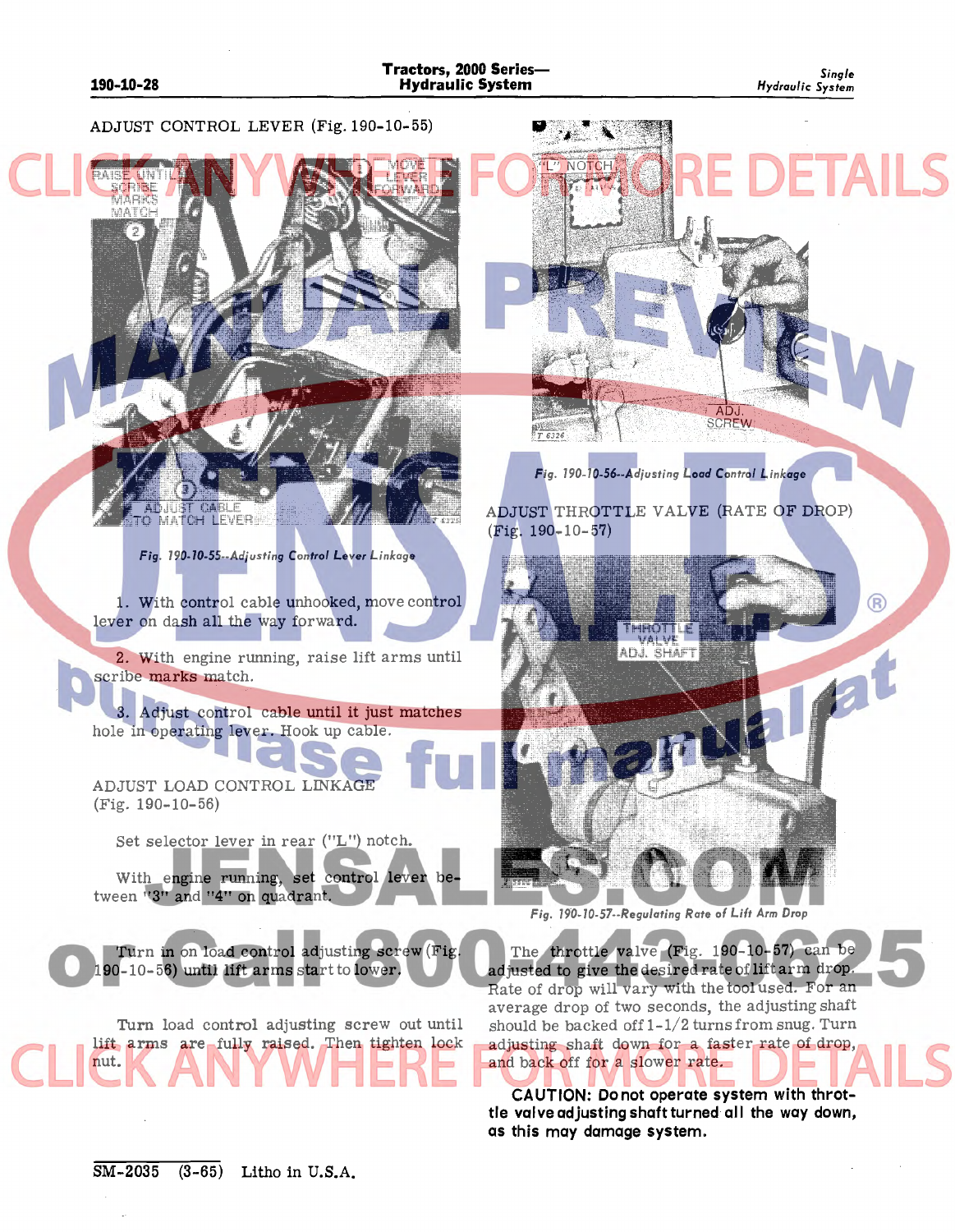#### **Tractors, 2000 Series— Index** 1

E

## **INDEX**  FTA

|                                   |  | Page |
|-----------------------------------|--|------|
| Adjustable Front Axles 180-20-1   |  |      |
| Adjustments, Wheel 230-10-1       |  |      |
| Air Cleaner, Diesel  91-35-1      |  |      |
| Air Cleaner, Gasoline 90-15-1     |  |      |
| Air Cleaner, LP-Gas  92-35-1      |  |      |
| Anti-Freeze Solution  80-5-2      |  |      |
| Axle, Specifications 150-15-1     |  |      |
| Axles, Front 180-5-1              |  |      |
| Axles, Front, Adjustable 180-20-1 |  |      |
| Axles, Front, Row-Crop  180-10-1  |  |      |

A

### B

| $\ldots$ . 100-10-1<br>Battery                                                                       |
|------------------------------------------------------------------------------------------------------|
| Bearings, Connecting Rods and,                                                                       |
| $.50 - 35 - 2$<br>Specifications                                                                     |
| Bearings, Connecting Rods and,                                                                       |
| Specifications, Diesel 51-35-2                                                                       |
| Bearings, Camshaft and, Specifi-                                                                     |
| cations<br>$\ldots 50 - 35 - 2$                                                                      |
| Bearings, Camshaft and, Specifi-                                                                     |
| cations, Diesel 51-35-2                                                                              |
| Bearings, Main 50-25-1                                                                               |
| Bearings, Main, Diesel51-25-1                                                                        |
| Bearings, Main, Specifications 50-35-2                                                               |
| Bearings, Main, Specifications,                                                                      |
| $.51 - 35 - 2$<br>Diesel $\ldots$<br>$\mathbf{r}$ , $\mathbf{r}$ , $\mathbf{r}$ , $\mathbf{r}$<br>n. |
| Belt Pulley 10-15-6, 140-20-1                                                                        |
| Belt Pulley Control Lever 10-10-4                                                                    |
|                                                                                                      |
| Brake Pedals 10-10-4<br>Brakes, Hi-Crop 160-10-1                                                     |
| Brakes, Row-Crop and Row-Crop                                                                        |
| $. 160 - 5 - 1$                                                                                      |
| <b>Breakaway Couplers and Remote</b>                                                                 |
| Cylinders $(19240 - 42000)$ 190-30-1                                                                 |
| <b>Breakaway Couplers and Remote</b>                                                                 |
| $.190 - 31 - 1$<br>Cylinders (42001-up)                                                              |
|                                                                                                      |

| tions $\ldots$ , $\ldots$ , $\ldots$ , $\ldots$ , $\ldots$ , $\ldots$ , $\ldots$ , $\ldots$ , $\ldots$ , $\ldots$ , $\ldots$ , $\ldots$ , $\ldots$ , $\ldots$ , $\ldots$ , $\ldots$ , $\ldots$ , $\ldots$ , $\ldots$ , $\ldots$ , $\ldots$ , $\ldots$ , $\ldots$ , $\ldots$ , $\ldots$ , $\ldots$ , $\ldots$ , $\ldots$ , $\ldots$ , $\ldots$ , $\ldots$ |
|----------------------------------------------------------------------------------------------------------------------------------------------------------------------------------------------------------------------------------------------------------------------------------------------------------------------------------------------------------|
| Camshaft and Bearings, Specifica-                                                                                                                                                                                                                                                                                                                        |
| tions, Diesel51-35-2                                                                                                                                                                                                                                                                                                                                     |
| Camshaft, Diesel 51-25-1                                                                                                                                                                                                                                                                                                                                 |
| Cap, Radiator Pressure 80-10-1                                                                                                                                                                                                                                                                                                                           |
|                                                                                                                                                                                                                                                                                                                                                          |

C

|                                                                       | Page                     |
|-----------------------------------------------------------------------|--------------------------|
| Capacities<br>$\epsilon$                                              | $\cdots$ 10-15-1         |
|                                                                       |                          |
|                                                                       |                          |
|                                                                       |                          |
|                                                                       |                          |
| Clutch Controls110-10-1                                               |                          |
| Clutch, Engine110-5-1                                                 |                          |
| Clutch Housing 110-10-1                                               |                          |
| Clutch Pedal 10-10-4                                                  |                          |
| Coil, Electrical System  100-5-2                                      |                          |
| Condenser 100-5-4                                                     |                          |
| Condenser, Specifications  100-45-1                                   |                          |
| Connecting Rods and Bearing,                                          |                          |
| Specifications 50-35-2                                                |                          |
| Connecting Rods and Bearing,                                          |                          |
| Specifications, Diesel  51-35-2                                       |                          |
| Connecting Rods, Pistons and 51-20-1                                  |                          |
| Control Lever, Belt Pulley  10-10-4                                   |                          |
| Control Lever, Powershaft  140-5-2                                    |                          |
| Control Lever, Remote 190-25-1                                        |                          |
| Control Lever, Throttle  70-10-1, 70-15-1                             |                          |
| Control Levers, Hydraulic System 190-10-1,                            |                          |
| Control, Load-and-Depth                                               | $190-20-1$<br>$200-15-1$ |
| Control, Load-and-Depth,                                              |                          |
| Specifications  200-20-1                                              |                          |
| Control System, Remote Hydraulic 190-25-1                             |                          |
| Controls, Clutch 110-10-1                                             |                          |
| Converter, LP-Gas 90-25-1                                             |                          |
|                                                                       |                          |
| Controls, Operating<br>Cooling System 10-10-1<br>10-10-1, 80-5-1      |                          |
|                                                                       |                          |
| Cooling System, Specifications 80-15-6<br>Crankcase Oil Level 10-10-1 |                          |
| Crankshaft 50-25-1                                                    |                          |
| Crankshaft, Diesel 51-25-1<br>Crankshaft, Specifications 50-35-2      |                          |
|                                                                       |                          |
| Crankshaft, Specifications, Diesel. 51-35-2                           |                          |
| Cylinder Block<br>. 50-25-1                                           |                          |
| Cylinder Block, Diesel 51-25-1                                        |                          |
|                                                                       |                          |
|                                                                       | $\ldots 50 - 35 - 2$     |
| Cylinder Block, Specifications<br>Cylinder Block, Specifications,     |                          |
| Diesel N.A.                                                           | $.51 - 35 - 2$           |
| Cylinder Head.<br>$\overline{\phantom{a}}$                            | $.50 - 15 - 1$           |
| Cylinder Head, Diesel<br>$\sim$ $\sim$ $\sim$ $\sim$                  | $.51 - 15 - 1$           |
| Cylinder Head Valve Seats,<br>Specifications                          | $.50 - 35 - 1$           |

 $\ddot{\phantom{a}}$ 

 $\hat{\mathcal{A}}$ 

 $\bar{\psi}$  $\bar{\psi}$ 

 $SM-2035$   $(9-63)$   $\circled{3}$ 

DL

CLIC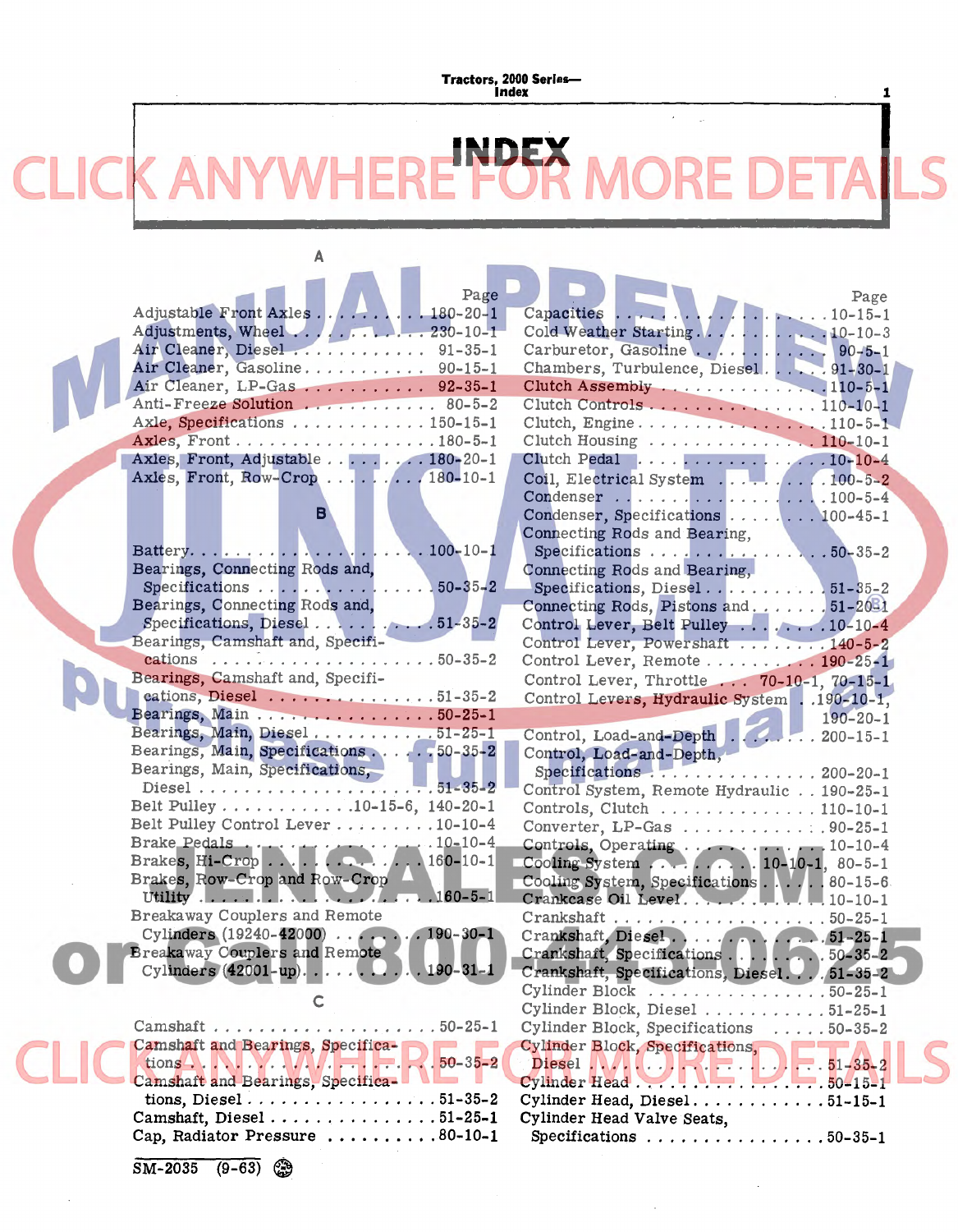## 2 Tractors, 2000 Series-Index

 $\bar{\bar{z}}$ 

 $\sim$ 

### **IN DEX-Continued**

| Description                                                 | Page<br>$10 - 5 - 1$ | Fast-Idle Adjustment, Gasoline 90-5-12                        | Page<br>$80 - 10 - 1$ |
|-------------------------------------------------------------|----------------------|---------------------------------------------------------------|-----------------------|
| Demountable Rim Wheels, Row-Crop                            |                      |                                                               |                       |
|                                                             |                      | Filter, Oil 60-10-1                                           |                       |
| Diaphragm, High-Pressure, LP-Gas.                           | $92 - 25 - 7$        | Filters, Diesel Fuel 91-15-1                                  |                       |
| Diaphragm, Low-Pressure, LP-Gas.                            | $92 - 25 - 7$        |                                                               |                       |
| Diesel, Break-In                                            | $10 - 10 - 3$        | Final Drive and Planter Drive, Hi-                            |                       |
| Diesel, Electric System                                     | $10 - 15 - 3$        |                                                               |                       |
|                                                             |                      | Final Drive, Specifications 150-15-1                          |                       |
| Diesel, Engine Specifications 51-35-1                       |                      | Final Drive Shaft, Specifications. 150-15-1                   |                       |
| Diesel Engine Removal 51-10-1                               |                      | Final Drives, Row-Crop $150-5+1$                              |                       |
| Diesel Engine, Stopping  10-10-3                            |                      | Final Drives, Row-Crop Utility 150-5-1                        |                       |
| Diesel Fuel Oil Specifications 91-5-1                       |                      |                                                               |                       |
| Diesel Fuel Tank 91-10-1                                    |                      | Flywheel, Diesel 51-25-1                                      |                       |
| Differential, Specifications 120-35-1                       |                      | Foot-Operated Throttle 70-10-1                                |                       |
| Differential, Speed Change Unit and. . 120-30-1             |                      | Front Axles 180-5-1                                           |                       |
| Differential, Syncro Range. 120-5-1, 120-5-15               |                      | Front Axles, Adjustable  180-20-1                             |                       |
| Dimensions, Hi-Crop 10-15-4                                 |                      | Front Axles, Row-Crop 180-10-1                                |                       |
| Dimensions, Row-Crop 10-15-4                                |                      | Front Tires, Inflation Charts 230-15-3                        |                       |
|                                                             |                      | Front Wheels                                                  | $230 - 5 - 1$         |
| Dimensions, Row-Crop Utility  10-15-4                       |                      | Front Wheels, Dual, Row-Crop $\ldots$ 180-10-1                |                       |
| Disengaging Lever, Hydraulic Pump . 10-10-4                 |                      |                                                               |                       |
| Disks, Brake 160-5-1                                        |                      | Front Wheels, Single, Row-Crop 180-10-1                       |                       |
| Disk-Type Wheels, Hi-Crop.  230-10-7                        |                      | Front Wheels, Specifications 230-20-1                         |                       |
| Disk-Type Wheels, $Row-Prop$ 230-10-3                       |                      | Fuel Filters, Diesel 91-15-1                                  | (R)                   |
| Disk-Type Wheels, Row-Crop Utility. 230-10-2                |                      | Fuel Filters, Gasoline  90-10-1                               |                       |
|                                                             |                      | Fuel Injection Pump, Diesel 91-20-1                           |                       |
| Distributor, Specifications 100-45-1                        |                      | Fuel Oil Specifications, Diesel 91-5-1                        |                       |
| Drawbar 200-5-1                                             |                      | Fuel Strainer, Diesel  91-15-1                                |                       |
| Drawbar Specifications 200-20-1                             |                      | Fuel Strainer, LP-Gas 92-20-1                                 |                       |
| Drive, Final 10-15-2                                        |                      | Fuel System, Diesel 91-5-1                                    |                       |
| Drive Shaft and Gears, Powershaft 120-15-1                  |                      | Fuel System, Gasoline                                         | $90 - 5 - 1$          |
| Dual Front Wheels, Row-Crop 180-10-1                        |                      | Fuel System, LP-Gas                                           | $92 - 5 - 1$          |
|                                                             |                      |                                                               |                       |
|                                                             |                      | Fuel Tank, Gasoline 90-10-1                                   |                       |
| Е                                                           |                      | Fuel Tank, LP-Gas 92-15-1                                     |                       |
|                                                             |                      |                                                               |                       |
| Electrical System 100-5-1                                   |                      | G                                                             |                       |
| Electrical System, Specifications 100-45-1                  |                      | Gasoline, Electric System                                     | $10 - 15 - 2$         |
|                                                             |                      | Gasoline Engine, Break-In                                     | $10 - 10 - 3$         |
|                                                             |                      | Gasoline Engine Installation                                  | $50 - 30 - 1$         |
| Engine (Basic) - Gasoline and LP-Gas 50-5-1                 |                      |                                                               | $50 - 10 - 1$         |
|                                                             |                      | Gasoline Engine Removal                                       |                       |
| Engine Break-In 10-10-3<br>Engine Clutch 110-5-1            |                      | Gasoline Engine, Starting                                     | $10 - 10 - 2$         |
| Engine Installation, Diesel 0.51-30-1                       |                      | Gasoline Engine, Stopping<br>Gasoline Fuel System             | $10 - 10 - 3$         |
|                                                             |                      |                                                               | $90 - 5 - 1$          |
| Engine Installation, Gasoline 50-30-1                       |                      | Gauges, LP-Gas  92-15-1                                       |                       |
| Engine Lubrication System 60-5-1                            |                      | Gear Housing, Steering 170-5-4                                |                       |
| Engine Removal, Diesel 51-10-1                              |                      | Gears and Powershaft Drive Shaft 120-15-1                     |                       |
| Engine Removal, Gasoline 50-10-1                            |                      |                                                               |                       |
| Engine Speeds 10-15-1                                       |                      | Gearshift Lever Assembly. 120-10-1                            |                       |
| Engine Starting 10-10-2                                     |                      | Generator, Specifications N.T. 100-45-2                       |                       |
| Engine Tune-Up $\ldots \ldots \ldots \ldots \ldots$ 40-10-1 |                      | Glow Plugs 100-5-3                                            |                       |
| Engine Tune-Up and Tractor Adjust-                          |                      | Governor (John Deere)  70-5-1                                 |                       |
| ment - Description $\ldots \ldots \ldots \ldots$ 40-5-1     |                      | Governor (Pierce) $\ldots \ldots \ldots \ldots \ldots$ 70-6-1 |                       |

 $\overline{SM-2035}$  (9-63)  $\circled{3}$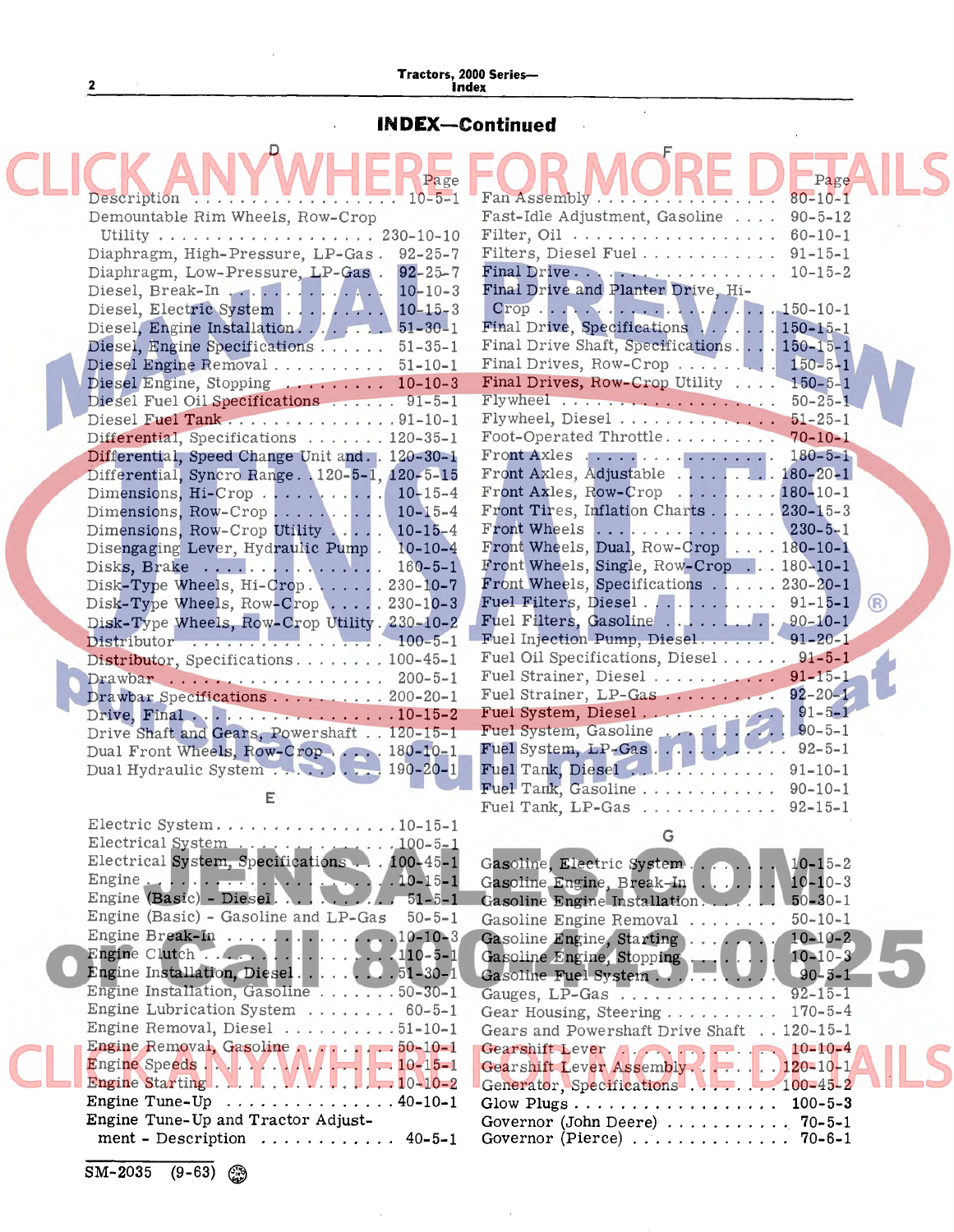#### Tractors, 2000 Series-**Index** 3

### **INDEX-Continued**

| Page                                                                                         | Page                                                           |
|----------------------------------------------------------------------------------------------|----------------------------------------------------------------|
| $10 - 15 - 2$<br>Hi-Crop Dimensions                                                          | Main Bearings, Specifications, Diesel.<br>$51 - 35 - 2$        |
| Hi-Crop Specifications<br>$10 - 15 - 1$                                                      | $50 - 15 - 1$                                                  |
| High-Pressure Diaphragm, LP-Gas . 92-25-7                                                    | Manifold, Diesel $\ldots$ 51-15-1                              |
| $200 - 10 - 1$<br>Hitch, $3$ -Point                                                          | Manifold, Water 80-15-1                                        |
| Hitch, 3-Point, Specifications  200-20-1                                                     | Manual Steering Gear 170-5-1                                   |
| $190 - 25 - 1$<br>Hydraulic Control System, Remote                                           | Motor, Power Steering, Row-Crop 170-21-1                       |
| $190 - 5 - 1$<br>Hydraulic Pump                                                              | Motor, Power Steering, Row-Crop                                |
| Hydraulic Pump Disengaging Lever 10-10-4                                                     |                                                                |
| Hydraulic System<br>$190 - 5 - 1$                                                            |                                                                |
| Hydraulic System Control Levers 190-10-1,                                                    | Muffler, Diesel 51-15-1                                        |
| $190 - 20 - 1$                                                                               | N                                                              |
| Hydraulic System, Dual  190-20-1                                                             |                                                                |
| Hydraulic System, Single 190-10-1                                                            | Nozzles, Injector, Diesel $91-25-1$                            |
|                                                                                              |                                                                |
|                                                                                              |                                                                |
| $90 - 5 - 12$<br>Idle Adjustments, Gasoline<br>$100 - 40 - 2$                                | $60 - 10 - 1$                                                  |
| Ignition and Wiring Harness, Diesel<br>Ignition and Wiring Harness,                          | $60 - 5 - 3$                                                   |
| $100 - 40 - 3$                                                                               | Oil Pressure, Checking                                         |
| Gasoline<br>Ignition and Wiring Harness, LP-Gas 100-40-3                                     | Oil Pressure, Specifications . 50-35-3, 60-5-9<br>$60 - 5 - 1$ |
| Ignition Coil 100-5-2                                                                        | Oil Pump, Specifications 50-35-3, 60-5-9                       |
| Ignition Switch Key 100-40-1                                                                 | Oil Seal 50-25-3, 50-25-6-7                                    |
| Ignition System 100-40-1                                                                     | Oil Seal, Diesel 51-25-6-7                                     |
| Ignition System, Gasoline  10-15-1                                                           |                                                                |
| Ignition System, LP-Gas 10-15-1                                                              | Operating the Tractor10-10-4                                   |
| Inflation Charts, Tire 230-15-2                                                              | Operation 10-10-1                                              |
| Injection Pump, Diesel Fuel  91-20-1                                                         |                                                                |
| Injector Nozzles, Diesel  91-25-1                                                            | P                                                              |
|                                                                                              |                                                                |
|                                                                                              |                                                                |
| Inserts, Valve Seat, Specifications<br>$50 - 35 - 1$                                         |                                                                |
|                                                                                              | Pedals, Brake 160-5-2, 160-5-5                                 |
|                                                                                              | Piston Pins, Specifications 50-35-2                            |
|                                                                                              | Piston Pins, Specifications, Diesel 51-35-1                    |
| Light Switch 100-35-1                                                                        | Pistons and Connecting Rods 51-20-1                            |
| Lighting System $\ldots \ldots \ldots \ldots 100-35-1$<br>Load Adjustment, Gasoline  90-5-12 | Pistons, Specifications 50-35-2                                |
|                                                                                              | Pistons, Specifications, Diesel 51-35-1                        |
| Load-and-Depth Control $\ldots \ldots \ldots 200-15-1$<br>Load-and-Depth Control,            | $170 - 5 - 6$<br>Pitman Shaft                                  |
| $\ldots$ 200-20-1<br>Specifications                                                          |                                                                |
| Load Control Sensitivity Check  240-5-1                                                      | Power-Adjusted Wheels  1. 230-10-1                             |
| Low-Pressure Diaphragm, LP-Gas 92-25-7                                                       | Power Flow, Transmission 120-5-4                               |
| $10 - 10 - 3$                                                                                |                                                                |
| LP-Gas, Electric System<br>$10 - 15 - 1$                                                     | Powershaft Drive Shaft and Gears 120-15-1                      |
|                                                                                              |                                                                |
| LP-Gas Engine, Stopping 10-10-3                                                              | Power Take-Off and Belt Pulley 140-5-1                         |
| $LP-Gas$ Fuel 92-10-1                                                                        | Power Take-Off and Belt Pulley,                                |
| Lubrication System, Engine 60-5-1                                                            | Specifications 140-25-1                                        |
|                                                                                              | Pressure Cap $\cdots$ $\cdots$ $\cdots$ $\cdots$               |
|                                                                                              | Pressure, Oil Specifications . 50-35-3, 60-5-9                 |
|                                                                                              |                                                                |
| $50 - 25 - 1$                                                                                | Pulley, Belt $\ldots \ldots \ldots \ldots \ldots 140-20-1$     |
| Main Bearings, Diesel<br>$51 - 25 - 1$                                                       | Pump Disengaging Lever, Hydraulic . 10-10-4                    |
| Main Bearings, Specifications<br>$50 - 35 - 2$                                               | Pump, Hydraulic 190-5-1                                        |
| $SM-2035$ (9-63) $\binom{55}{10}$                                                            |                                                                |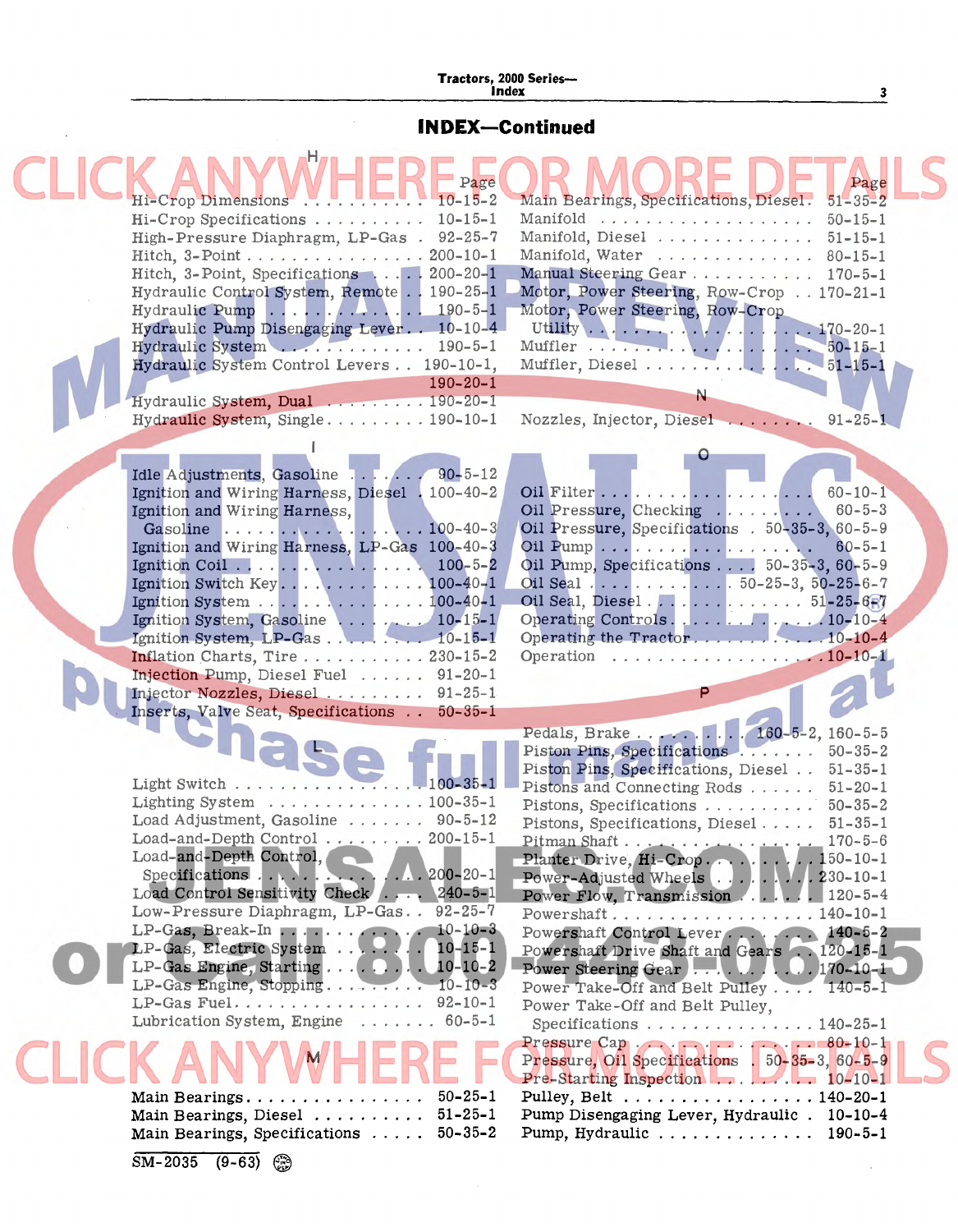## Tractors, 2000 Series-Index

### **INDEX-Continued.**

|                                                                           | Page          |                                                                                                                                         | Page          |     |
|---------------------------------------------------------------------------|---------------|-----------------------------------------------------------------------------------------------------------------------------------------|---------------|-----|
| Quadrant Assembly, Gear Shifter  120-10-1                                 |               | Speeds, Engine                                                                                                                          | $10 - 15 - 1$ |     |
|                                                                           |               | Speeds, Transmission  10-15-1                                                                                                           |               |     |
| R                                                                         |               | Spindle, Manual Steering, Row-Crop. 170-15-3                                                                                            |               |     |
| Rack and Pinion Rear Wheels 230-10-4                                      |               | Spindle, Manual Steering, Row-Crop                                                                                                      |               |     |
|                                                                           | $80 - 10 - 1$ |                                                                                                                                         |               |     |
| Radiator Pressure Cap                                                     | $80 - 10 - 1$ | Starter Safety Switch. 100-40-1                                                                                                         |               |     |
| Radiator, Specifications                                                  | $80 - 15 - 6$ | Starter, Specifications  100-45-1                                                                                                       |               |     |
| Range Change Unit, Transmission 120-20-1                                  |               | Starting Controls  10-10-1                                                                                                              |               |     |
| Rear Cover, Transmission  140-15-1                                        |               | Starting the Engine $\ldots \ldots \ldots \ldots 10-10-2$                                                                               |               |     |
| Rear Tires, Inflation Charts 230-15-2                                     |               | Steering Gear, Manual  170-5-1                                                                                                          |               |     |
| Rear Wheels 230-10-1                                                      |               | Steering Gear, Power170-10-1                                                                                                            |               |     |
| Rear Wheels, Specifications 230-20-1                                      |               | Steering Motor, Power, Row-Crop 170-21-1                                                                                                |               |     |
| Regulator, Voltage, Specifications 100-45-2                               |               | Steering Motor, Power, Row-Crop                                                                                                         |               |     |
| Relief Valve, Hydraulic Pump 190-5-3                                      |               |                                                                                                                                         |               |     |
| Remote Control Lever  190-25-1                                            |               | Steering Motor, Power, Row-Crop                                                                                                         |               |     |
| Remote Cylinders (19240-42000) and                                        |               | Specifications $\ldots \ldots \ldots \ldots \ldots$ 170-21-6                                                                            |               |     |
| Breakaway Couplers 190-30-1                                               |               | Steering Motor, Power, Row-Crop                                                                                                         |               |     |
| Remote Cylinders (42001-up) and                                           |               | Utility, Specifications 170-20-7                                                                                                        |               |     |
| Breakaway Couplers  190-31-1                                              |               | Steering Spindle, Manual 170-15-1                                                                                                       |               |     |
| Remote Hydraulic Control System 190-25-1                                  |               | Steering Wheel 10-10-4                                                                                                                  |               |     |
| Rocker Arms and Shaft, Specifi-                                           |               | Stopping the Engine $\ldots \ldots \ldots \ldots 10-10-3$                                                                               |               |     |
| cations 50-35-2                                                           |               | Strainer, Diesel Fuel  91-15-1                                                                                                          |               |     |
| Rocker Arms and Shaft, Specifi-                                           |               | Strainer, LP-Gas Fuel  92-20-1                                                                                                          |               | (R) |
| cations, Diesel 51-35-1                                                   |               | Switches, Ignition System 100-40-1                                                                                                      |               |     |
| Roll-O-Matic 180-15-1                                                     |               | Syncro Range Transmission and                                                                                                           |               |     |
| Row-Crop Dimensions 10-15-2                                               |               | Differential 120-5-1                                                                                                                    |               |     |
| Row-Crop Front Axles  180-10-1                                            |               | Synchronizers 120-25-1                                                                                                                  |               |     |
| Row-Crop Specifications  10-15-1                                          |               |                                                                                                                                         |               |     |
| Row-Crop Utility Dimensions 10-15-2                                       |               |                                                                                                                                         |               |     |
|                                                                           |               |                                                                                                                                         |               |     |
|                                                                           | $10 - 15 - 1$ |                                                                                                                                         |               |     |
| Row-Crop Utility Specifications                                           |               |                                                                                                                                         |               |     |
|                                                                           |               | Thermostat, Cooling System  80-15-1                                                                                                     |               |     |
|                                                                           |               | Thermostat, Specifications  80-15-6                                                                                                     |               |     |
|                                                                           |               | 3-Point Hitch 200-10-1                                                                                                                  |               |     |
| Sensitivity Check, Load Control  240-5-1                                  |               | 3-Point Hitch, Specifications 200-20-1                                                                                                  |               |     |
| Single Hydraulic System 190-10-1                                          |               | 3-Point Hitch 200-10-1                                                                                                                  |               |     |
| Shifter Mechanism120-10-1                                                 |               | Throttle Control Lever 70-10-1, 70-15-1                                                                                                 |               |     |
| Shifter Mechanism, Specifications. 120-35-1                               |               | Throttle, Foot-Operated  70-10-1, 70-15-1                                                                                               |               |     |
| Single Front Wheels, Row-Crop 180-10-1                                    |               | Timing Distributor 40-10-3, 100-5-6                                                                                                     |               |     |
| Slow-Idle Adjustment, Gasoline  90-5-12                                   |               | Tire Equipment, Hi-Crop Tractor 10-15-2                                                                                                 | $10 - 15 - 2$ |     |
| Spark Plugs 100-5-2                                                       |               | Tire Equipment, Row-Crop<br>Tire Equipment, Row-Crop Utility                                                                            | $10 - 15 - 2$ |     |
| Specifications $\ldots \ldots \ldots \ldots \ldots \ldots \ldots 10-15-1$ |               |                                                                                                                                         |               |     |
| Specifications, Diesel Engine 51-35-1                                     |               |                                                                                                                                         |               |     |
| Specifications, Electrical System . 0 100-45-1                            |               | Tires $\boxed{1}$ , $\boxed{1}$ , $\boxed{1}$ , $\boxed{1}$ , $\boxed{0}$ , $\boxed{1}$ , $\boxed{0}$ , $\boxed{1}$ , $\boxed{230-5-1}$ |               |     |
| Specifications, Engine  50-35-1, 51-35-1                                  |               | Tires and Weights 230-15-1<br>Tires and Weights, Specifications 230-20-1                                                                |               |     |
| Specifications, $Hi-Crop$ $10-15-1$<br>Specifications, Row-Crop $10-15-1$ |               | Tires, Front, Inflation Charts $\ldots$ . 230-15-3                                                                                      |               |     |
| Specifications, Row-Crop Utility 10-15-1                                  |               | Tires, Rear, Inflation Charts 230-15-2                                                                                                  |               |     |
| Speed Change Unit and Differential 120-30-1                               |               | Tractor Adjustment 40-5-1                                                                                                               |               |     |
| Speed Control Linkage, Diesel 70-15-1                                     |               | Tractor Tune-Up 40-15-1                                                                                                                 |               |     |
| Speed Control Linkage, Gasoline and                                       |               | Transmission 120-5-1                                                                                                                    |               |     |
|                                                                           |               | Transmission Case, Specifications 120-35-1                                                                                              |               |     |
| Speed-Hour Meter $10-10-8$                                                |               | Transmission Front Cover 120-15-1                                                                                                       |               |     |

 $SM-2035$   $(9-63)$ 

4

Q